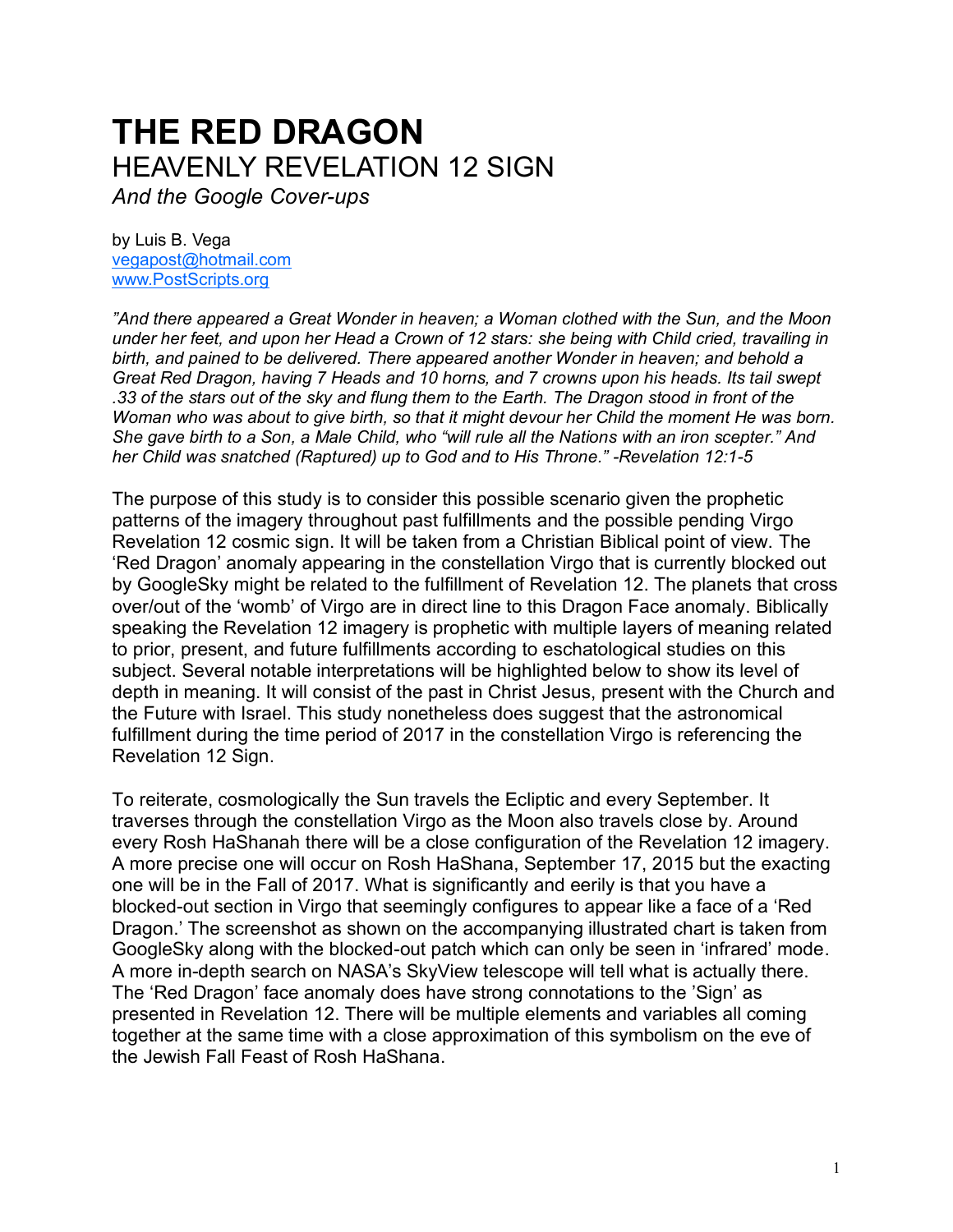# **Some Observations**

*- The area of where the possible 'Red Dragon' face imagery is located at is blocked out on GoogleSky; viewable alternately through NASA's SkyView virtual telescope online.*

*- The blocked-out Red Dragon 'Face' image can only be picked up with the Infrared mode on GoogleSky, thus the actual color of the anomaly is 'Red' in the light spectrum.*

*- The coordinates for the other anomaly, possibly Nibiru (Planet X) in Leo is not viewable in detail with NASA's SkyView website -as its search function and database is disabled at the time this study was originally posted.*

## **Past Revelation 12 Sign:** Jesus Christ-Messiah

Christ foremost fulfills this prophetic sign of Revelation 12. He was birthed from the royal bloodline of King David in Bethlehem to the Jewish nation as foretold in the Torah. *-Isaiah 9:6.*

- *1. Virgin: Born miraculously of a Virgin Jewish maiden (Mary) -Isa 7:14.*
- *2. Crown: He came from Judah, 1 of the 12 Tribes of Israel. -Gen 49:10.*
- *3. Sun: The 'Light of the World" who come to break the powers of darkness -Isa 49:6.*
- *4. Moon: Jupiter was in conjunction with Saturn and Venus on a New Moon in Virgo.*
- *5. Dragon: King Herod sought to destroy/devour Jesus Christ at His birth -Matt 2:16.*
- *6. Birthing: Herod ordered the 'Slaughter of the Innocents' -males 2 years and under -Matt 2:17.*

*7. Raptured: Once Jesus finished His mission to redeem Mankind from sin and Satan.*

#### **Present Revelation 12 Sign:** Body of Christ-Church age

On Pentecost, 50 Days after Christ's Ascension to Heaven, the Church was born and commissioned by Christ with the Gospel to take to the World -Matt 28:18

*1 Virgin: The Church (Bride of Christ) is as a Virgin to be presented at a wedding -II Cor 11:2.*

*2 Crown: It is founded on the 12 Teachings of the Apostles (New Testament) -Col 2:7.*

*3 Sun: The Holy Spirit indwells Believers–giving them illumination and Power -I Cor 2:14.*

*4 Moon: The Church has been like a 'Mother' supporting and teaching Believers -Eph 3:10.*

*5 Dragon: Satan, throughout the ages has sought to devour Believers -1 Pet 5:8.*

*6 Birthing: Apostle Paul admonishes to spiritual maturity so that Christ is 'birthed' -Gal 4:19.*

*7 Raptured: Once the Church (Bride) is ready, like a caterpillar, to a cocoon, then* 

*metamorphosized into a butterfly, it will be 'caught' up and fly away –transformed at its Rapture* 

#### **Future Revelation 12 Sign:** Remnant of Israel

The LORD is never without a Witness. When the Church and Holy Spirit are removed after the Rapture, there will be a 3rd fulfillment of the vision related to Israel.

*1 Virgin: 144,000 Jews will be set apart, "Marked" for the LORD's commissioning -Rev 14:4.* 

*2 Crown: They will be 12k from every Tribe of Israel; whom the LORD identifies -Rev 7:3.*

*3 Sun: They will take the 'Light of the Gospel of Christ to all the Nations -Rev 7:14.*

*4 Moon: 4 consecutive Blood Moons (Tetrad) will punctuate the middle of this period*

*5 Dragon: Satan, the AntiChrist) will seek to destroy them and those evangelized -Rev 12:6.*

*6 Birthing: The work of the 144k caused multitudes to be saved -Rev 7:14.*

*7 Raptured: As with Christ and the Church, once work and mission is completed they too will be Raptured at Mid-Point of the Tribulation and received into the Throne of God -Rev 7:14.*